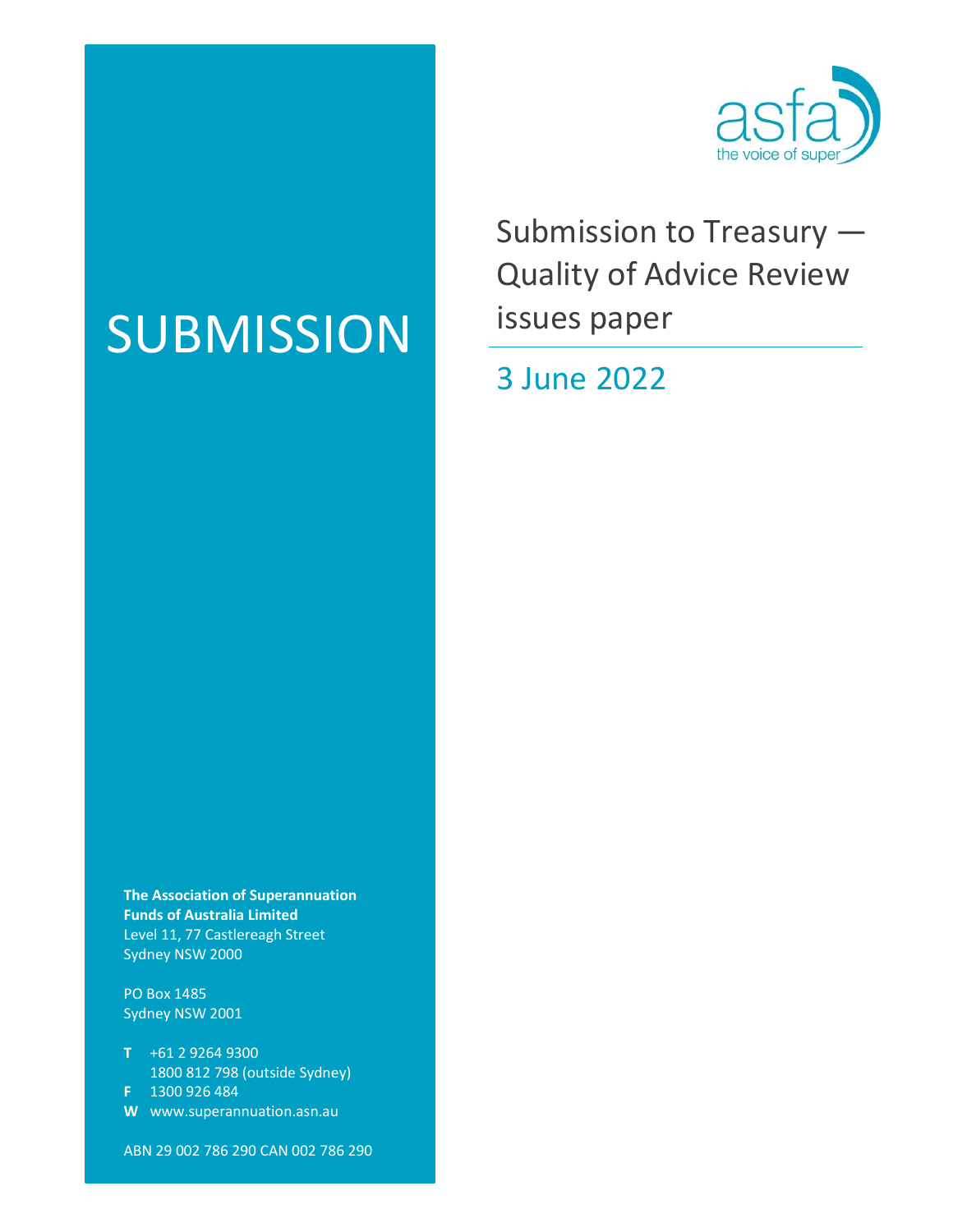File: 2022/06

Quality of Advice Review Secretariat Attn: Ms Michelle Levy Financial System Division The Treasury Langton Crescent PARKES ACT 2600

Via email: <u>AdviceReview@treasury.gov.au</u><br>3 June 2022

Dear Ms Levy

#### Quality of Advice Review issues paper

The Association of Superannuation Funds of Australia (ASFA) is pleased to provide this submission in response to the issues paper released on 25 March as part of the Quality of Advice Review.

ASFA is a non-profit, non-partisan national organisation whose mission is to continuously improve the superannuation system, so all Australians can enjoy a comfortable and dignified retirement. We focus on the issues that affect the entire Australian superannuation system and its \$3.4 trillion in retirement savings. Our membership is across all parts of the industry, including corporate, public sector, industry and retail superannuation funds, and associated service providers, representing almost 90 per cent of the 17 million Australians with superannuation.

If you have any queries or comments in relation to the content of our submission, please contact Helena Gibson, Senior Policy Adviser on 0423 175 385 or by email hgibson@superannuation.asn.au.

Yours sincerely

Julian Cabarrus

 $\mathbb{Z}^2$ 

Director Policy Operations, Member Engagement and External Relations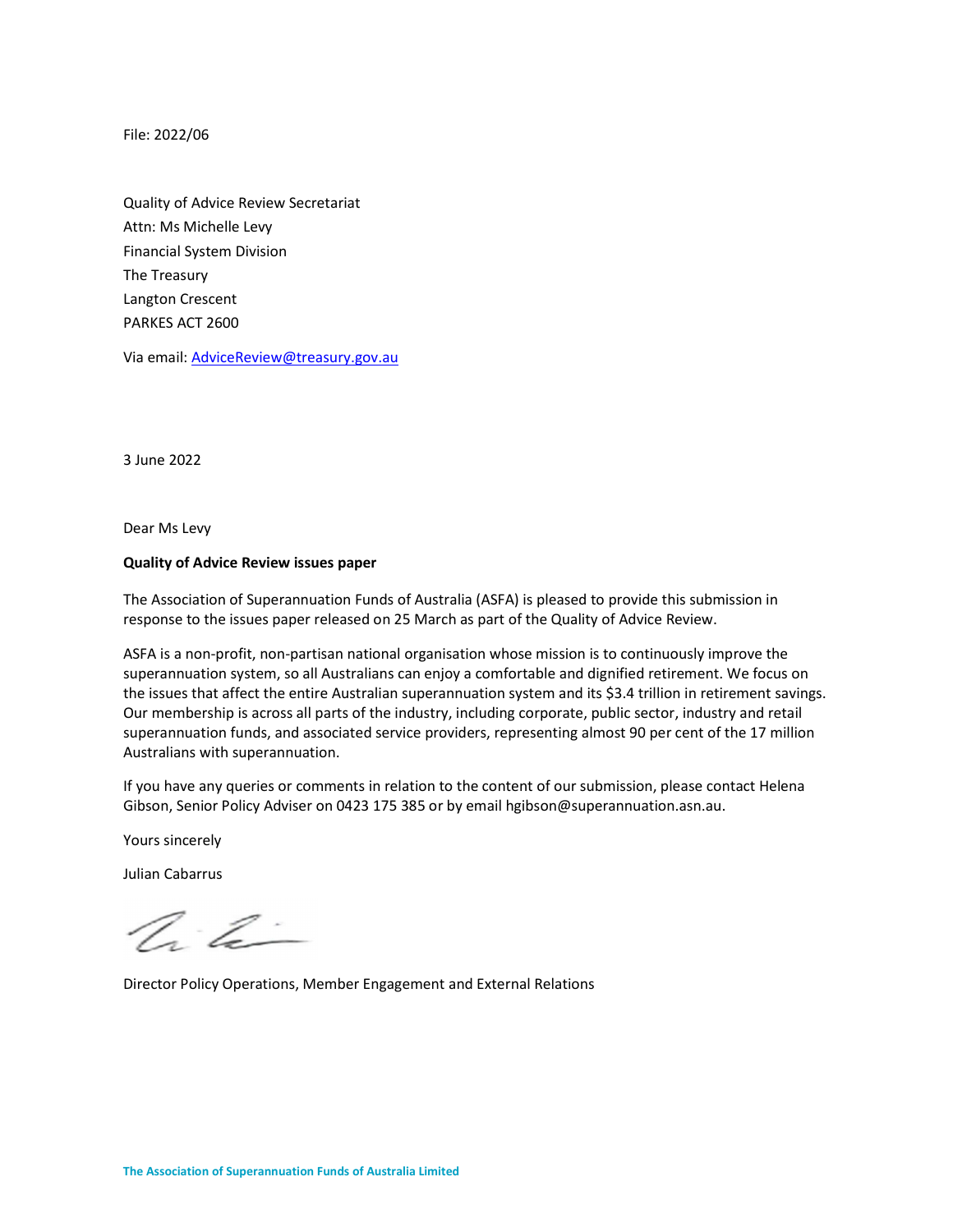## Executive Summary

ASFA's key objective in considering the matters raised in the issues paper has been to identify ways to improve the affordability and accessibility of advice for superannuation fund members without reducing either the quality of the advice or the level of consumer protections.

We support a focus on expanding the opportunity for education to be provided to as many people as possible with limited compliance constraints to provide simple and affordable information. We also support a continuation and expansion of the existing intrafund advice provisions, and propose it is supported by a review of the limited advice compliance requirements. ASFA are also recommending a review of the safe harbour test and disclosure requirements for personal advice.

The diagram below depicts a model that ASFA considers can best support as many Australians as possible to receive the education and advice that they need in an affordable manner. In each category, we believe that regulation of the various offerings should be technology neutral and consumer friendly and that legislation, regulations and guidance should be drafted accordingly.



#### EDUCATION AND ADVICE PYRAMID

Complete and limited personal advice

Limited personal advice provided by the superannuation trustee (representative) on prescribed topics related to their current superannuation or pension holding

individual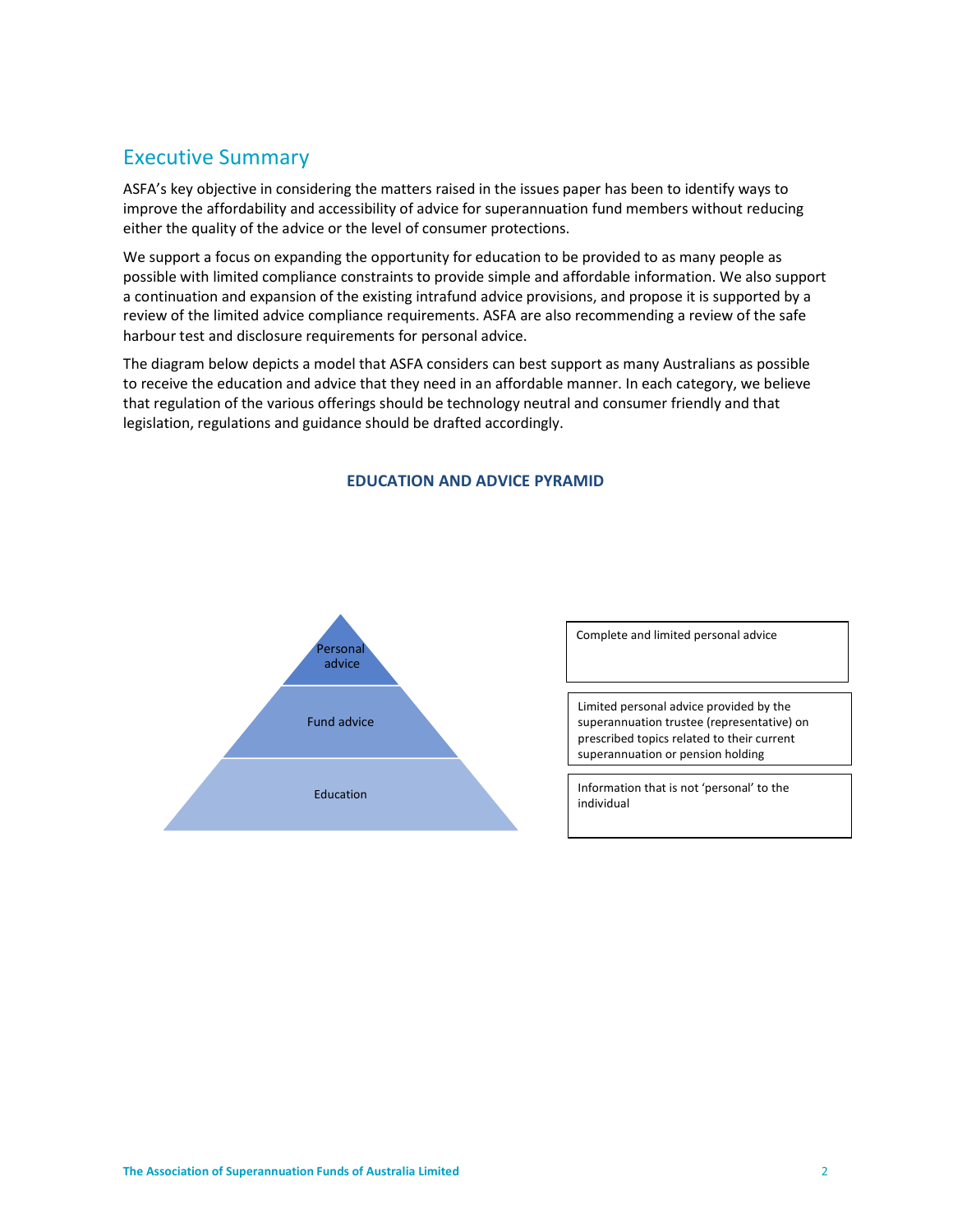## 1. Enabling super funds to provide appropriate advice and information that benefits members

Superannuation funds provide their members with information about superannuation and retirement issues through channels such as their websites, retirement seminars and contact centres. While the value of this role played by superannuation funds may not be quantifiable, it is both important and tangible. Any improvement in financial capability improves a consumer's ability to make informed financial decisions. A more educated consumer is more likely to take an active role in improving their financial position, including seeking financial advice.

There are however cohorts of consumers who are unlikely to seek financial advice, either at their stage of life (for example, younger members without the financial means) or at all (for example, members approaching retirement with limited superannuation and other financial assets). The information and education provided by superannuation funds is especially valuable for these consumers.

It is evident that the current advice labels based on legislative definitions and concepts are not meaningful to consumers and that most consumers simply do not understand the nuances between general, limited, and comprehensive personal advice. For example:

- in 2018, the Productivity Commission concluded that the term 'general advice' is misleading, and that alternative terminology should be adopted following consumer testing<sup>1</sup> and recommended that the use of the term 'advice' be used only "in association with 'personal advice' — that is, advice that takes into consideration personal circumstances".<sup>2</sup>
- research conducted for ASIC in 2019 concluded that "general and personal advice are not familiar concepts for consumers" and are not "clearly distinguishable concepts for consumers", while "advisers' responsibilities when providing general and personal advice are unclear to consumers"<sup>3</sup>.

ASFA considers that the advice labels should be reviewed to make it easier for consumers to understand what they are receiving and to set an appropriate regulatory framework for the provision of this information.

There is considerable appetite for superannuation funds to expand the level of information and education material made available to their members, and to use tools to build members' engagement with the information provided. There is scope for additional information to be provided by superannuation funds that is not specific to a member's personal circumstances but is nonetheless helpful to them. For example, this could include case studies or other material based on general information applicable to a cohort of members.

There should also be clarity around how tools used by superannuation funds to engage members will be treated, including tools such as trackers, calculators, and retirement estimates. We note that ASIC is currently considering changes to the conditional relief it provides from licensing, conduct and disclosure obligations in relation to personal advice where superannuation fund trustees provide retirement estimates and calculators to their members. We recommend ASIC provide clarity around the types of tools that will be categorised as 'education' and those that will be categorised as 'advice'.

<sup>&</sup>lt;sup>1</sup> Productivity Commission, Inquiry Report No 89, *Inquiry Report into Competition in the Australian Financial System,* 29 June 2018 (publicly released 3 August 2018), recommendation 10.2

<sup>&</sup>lt;sup>2</sup> Productivity Commission, Inquiry Report No 91, <u>Superannuation: Assessing Efficiency and Competitiveness Inquiry</u> Report, 21 December 2018 (publicly released 10 January 2019), recommendation 8

<sup>&</sup>lt;sup>3</sup> ASIC, REP 614 **Financial Advice: Mind the Gap**, March 2019, page 6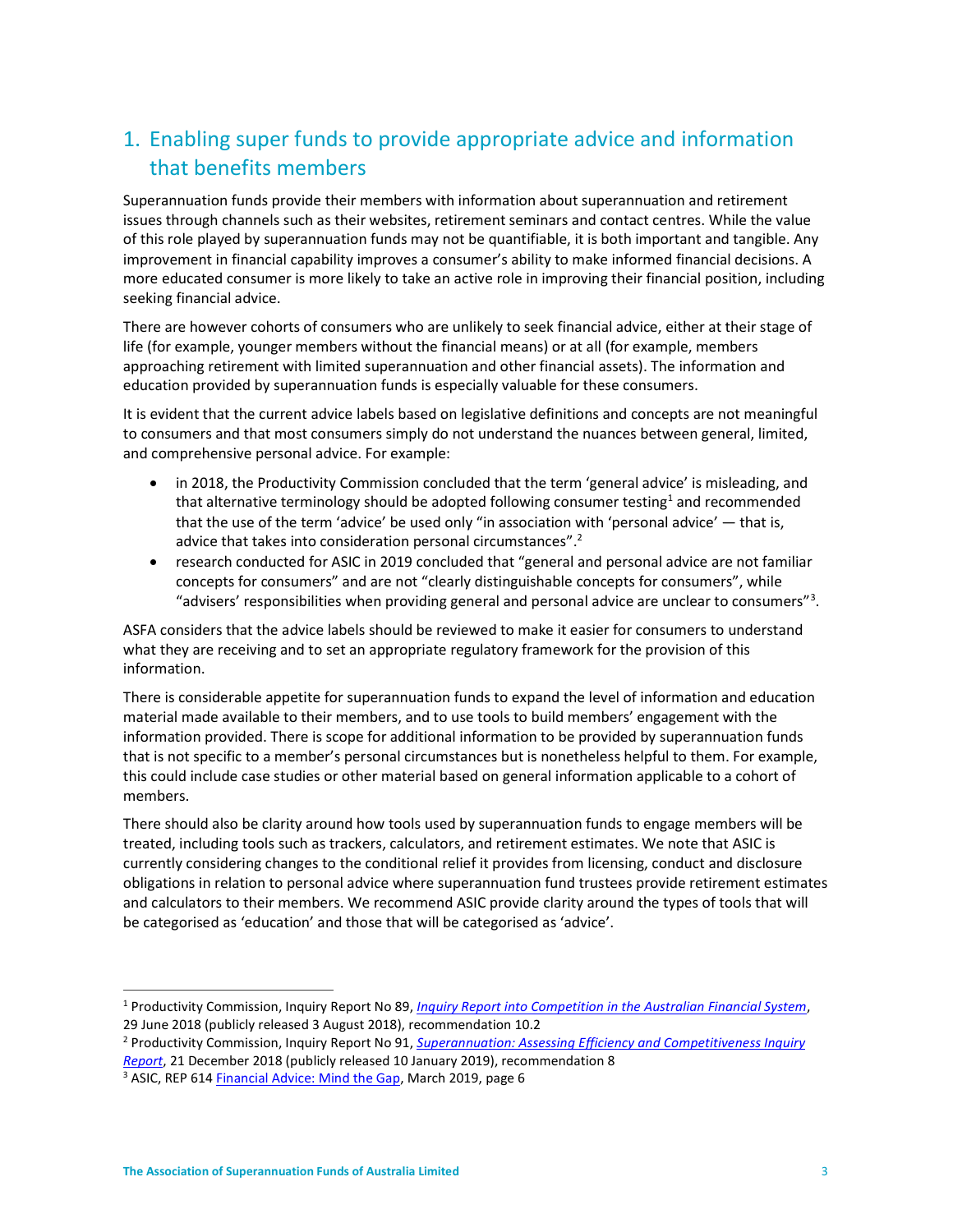## ASFA Recommendations:

The distinction between education and advice is made clear for consumers by updating the advice labels to terms that are simpler to understand, as well as introducing distinct regulatory frameworks for education, limited advice, and full comprehensive advice.

## 2. Enhancing intra-fund advice for members

ASFA proposes that superannuation funds continue to be able to offer intra-fund advice, whether in-house or via an arrangement with an external advice provider. This currently includes the matters specified in section 99F of the Superannuation Industry (Supervision) Act 1993 for which trustees can collectively charge fees across the fund membership.

Intra-fund advice is more scalable and affordable relative to other forms of advice because there are limited topics on which intra-fund advice can be provided. There are productivity gains associated with intra-fund advice, as the scope of the advice is limited and the fact-finding process is simplified, making it less costly to deliver.

ASFA is also proposing:

- A modest expansion of section 99F to ensure that a member is also able to be advised in relation to their fund's retirement income products and related matters such as age pension entitlements, this is especially important given the imposition, from 1 July 2022, of a retirement income covenant on superannuation funds; and
- Intra-fund advice is relabelled as 'fund advice' so that consumers understand that this is financial advice being provided by, and in relation to their superannuation fund.

The purpose of 'fund advice' is to support members to take a positive step in relation to their superannuation held within a fund. It is accessible to all members of a fund and affordable due to its confined scope and targeted nature.

We note that there is currently a level of uncertainty regarding the scope of the matters specified in section 99F, for example, when advice may be deemed to be 'product replacement advice' and outside section 99F. We recommend that additional clarification is provided to ensure consistency of approach across the industry.

We propose that it would continue to be up to fund trustees to determine whether advice on eligible matters is treated as 'fund advice' and collectively charged to members of the fund or treated as limited 'personal advice' and charged directly to the relevant member.

### ASFA Recommendations:

Intrafund advice should continue to be available to members and expanded to include retirement advice.

We also recommend a simplification of the term intra-fund advice to 'fund advice'.

## 3. Increasing access to and affordability of personal advice

#### 3.1 Regulatory framework supporting limited advice

ASFA supports the increased provision of limited advice, a type of advice that is frequently sought by superannuation fund members that is more affordable than full personal advice. There is also considerable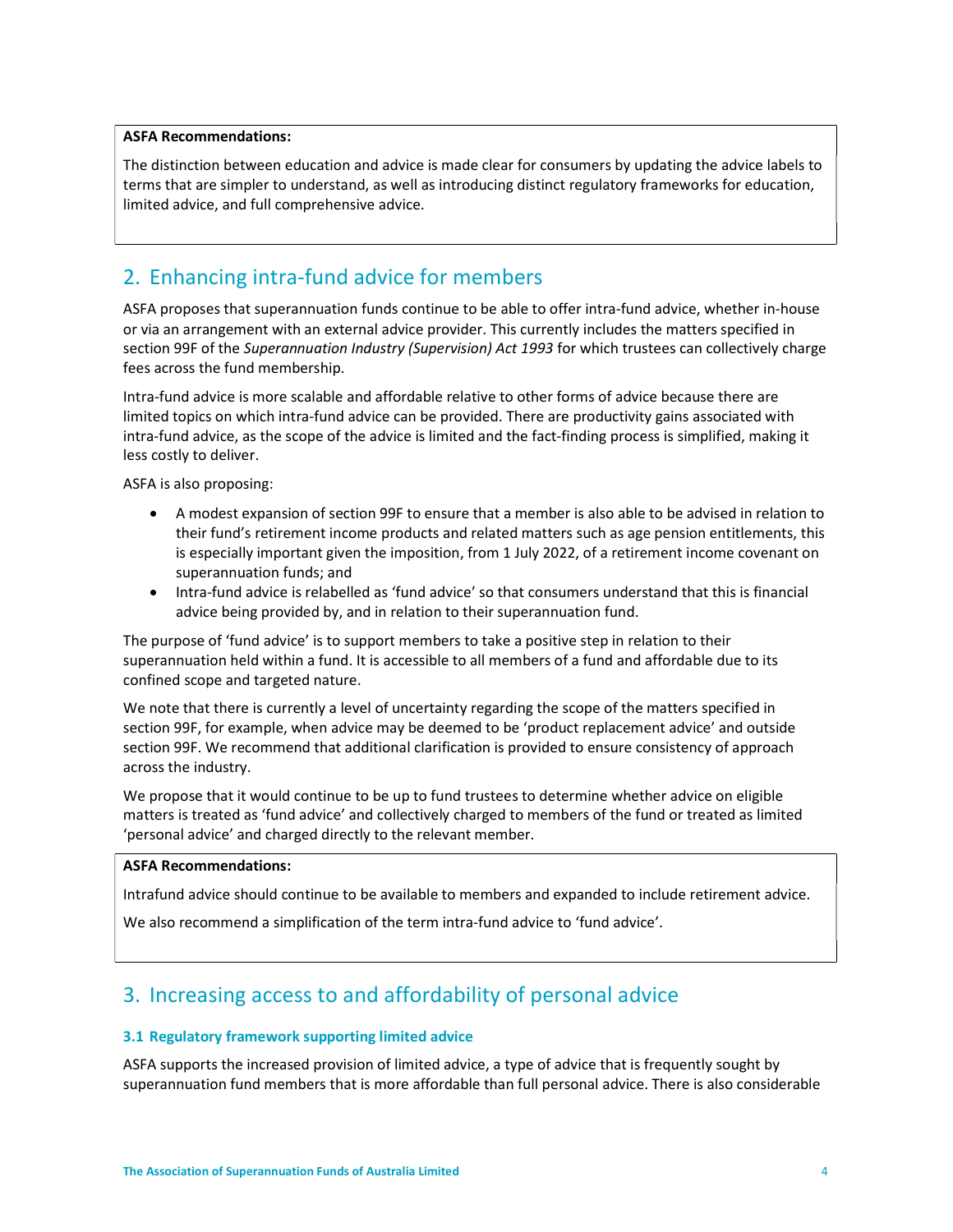potential for superannuation funds to increase their provision of limited advice using digital advice delivery channels. We are seeking greater certainty about how limited advice can be provided in a compliant manner to increase access and affordability for consumers.

ASFA supports a regulatory framework for advice that provides strong protections for consumers while also ensuring that advisers can operate with certainty and are not hampered by requirements that add to the compliance burden and cost of advice and potentially also discourage or limit the provision of types of advice without improving consumer outcomes.

Currently, when giving limited personal advice, there can be uncertainty around whether an adviser needs to provide advice on areas that a consumer has not requested, but which may be relevant to their circumstances. We are proposing that where the individual requests the adviser to provide 'limited advice' on a particular topic or topics, that the legislative framework provides for this to occur without requiring advice to be provided on other matters.

## 3.2 Streamlining regulatory requirements for providing advice

We acknowledge that the removal or streamlining of regulatory requirements and the prospect of efficiencies gained must be carefully balanced against important consumer protections. However, in reviewing the regulatory framework it is important to have a clear understanding of the intent behind the requirements and then form a judgment as to whether they are operating as intended.

The purpose and intent of the safe harbour introduced as part of the Future of Financial Advice (FoFA) reforms was primarily to aid advisers. The FoFA reforms were extensive and at the time, the safe harbour was viewed to achieve certainty that the Best Interests Duty (BID) had been complied with. The safe harbour steps do not, in themselves, represent additional duties or obligations owed to the client.

The safe harbour steps were never intended to be an exhaustive checklist, however that is the position we have reached in practice. We also note that feedback provided to ASFA highlights a concern that ASIC's regulatory and supervisory approach to the BID assumes the duty can only be satisfied through completion of the safe harbour steps. This can hamper the provision of limited advice to consumers and increase the cost of providing financial advice.

We concur with the observations by the Royal Commission into Misconduct in the Banking, Superannuation and Financial Services Industry (the Hayne Royal Commission) and the Australian Law Reform Commission (ALRC) that the safe harbour has led to a 'tick-a-box' or checklist approach. This has had an adverse impact on the time taken to document advice. To the extent that completion of the safe harbour steps in this manner adds to the already extensive compliance processes around the provision of advice, it inevitably adds to the cost of advice.

ASFA Recommends the safe harbour steps be removed or the safe harbour steps could be rationalised as suggested by the ALRC.

We note the recommendation by the Hayne Royal Commission that the safe harbour should be repealed unless "a clear justification" could be identified for its retention<sup>4</sup>. In ASFA's view, compelling evidence has not been provided to demonstrate that the removal of the safe harbour would adversely impact consumer protection. If such evidence does become known as part of this Review, we suggest there would be merit in limiting the application of the safe harbour to comprehensive/ongoing advice.

<sup>&</sup>lt;sup>4</sup> Royal Commission into Misconduct in the Banking, Superannuation and Financial Services Industry, *Final Report*, February 2019, recommendation 2.3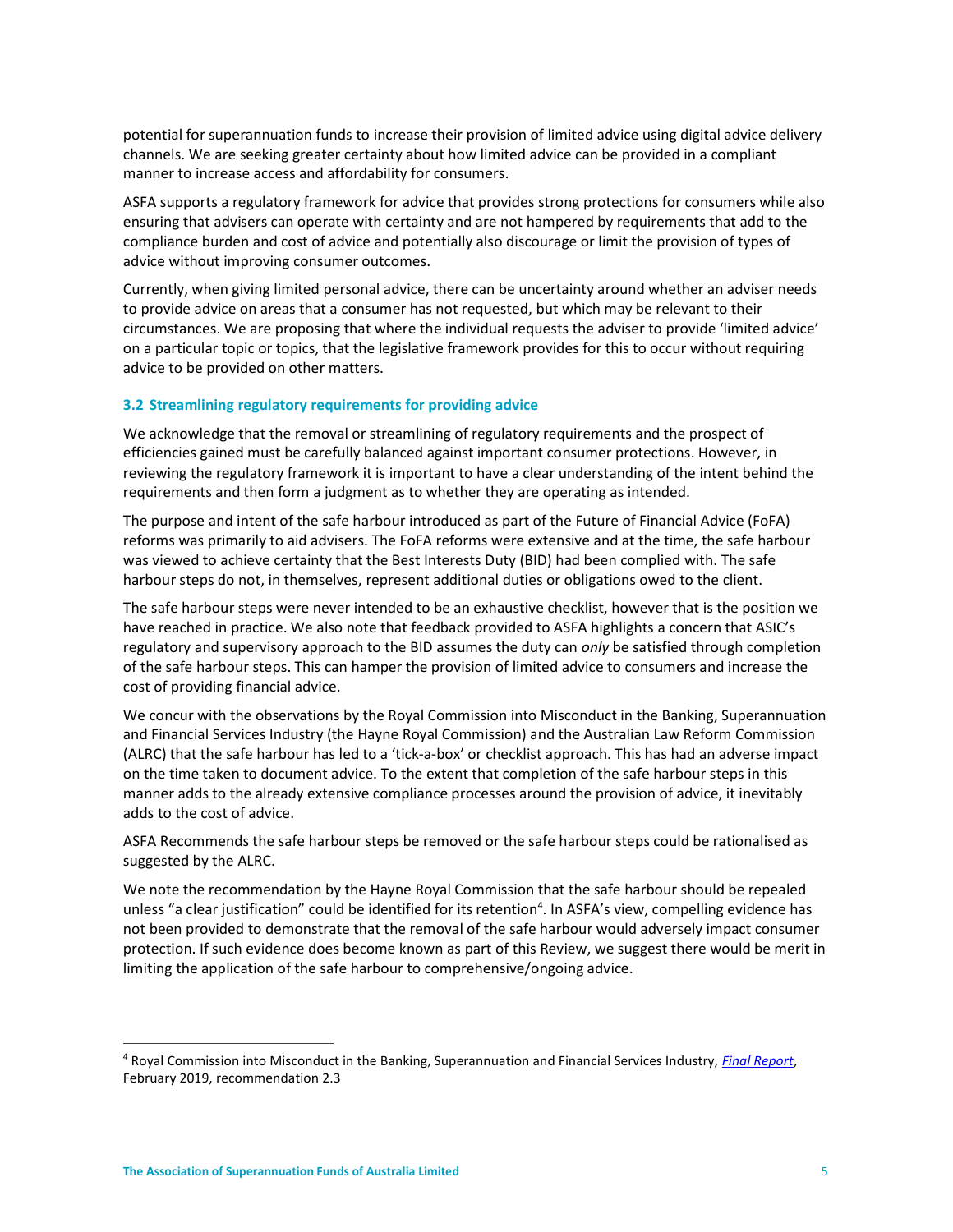The ALRC has described the rationalisation approach as 're-casting' the safe harbour steps as "indicative behaviours of compliance, to which a court must have regard when assessing compliance with the duty"<sup>5</sup>, and we concur with the ALRC's comment that it may "assist to emphasise the primacy of the best interest's duty and discourage a 'tick a box' approach to compliance, while still providing guidance on how satisfaction of the duty may be achieved"<sup>6</sup>.

We note that advisers would remain subject to compliance obligations in relation to the BID as well as the obligations to conclude that advice is appropriate to the client and to give priority to the interests of the client, and these would continue to apply to the provision of all personal advice. The strength of these obligations should not be understated. Further, as observed by the ALRC, there is considerable overlap with other existing obligations, such that the failure to comply with a safe harbour step will often result in a breach of the obligation to give appropriate advice. This suggests there would be little or no effective reduction in consumer protection if the safe harbour is removed or rationalised.

ASFA notes that requiring advisers to consider the Target Market Determination (TMD) may introduce an element of duplication, given advisers are already required, under existing obligations, to demonstrate that any product recommendation is appropriate and meets the needs of the consumer. To that extent, we consider that while advisers may find the TMD a useful resource to consult, its use should not be made mandatory.

#### ASFA recommendations:

The safe harbour test is removed or rationalised to support the provision of limited advice in a simple and cost-effective manner.

RG 244 is updated to included examples of limited advice and how the obligations can be satisfied in these scenarios.

A review of the disclosure obligations in relation to scoped advice to remove the requirement to include significant detail about the scoping and the reasons why particular topics have been de-scoped in a Statement of Advice (SoA) for scoped advice, to meet requirements under ASIC's regulatory guides and the FASEA standards. We are proposing a statement signed by the member confirming this is the advice they are specifically requesting.

ASIC release additional SOAs and Records of Advice (RoAs) specifically addressing limited advice scenarios.

## 3.3 Simplifying disclosure to reduce cost and improve comprehension

As acknowledged in the issues paper, industry stakeholders have identified the costs associated with the provision of a SoA as a major driver of the cost of personal advice<sup>7</sup>. ASFA's superannuation fund members have indicated that the cost on-charged to a fund member for average SoA is \$1,500 to 2,500, compared to an average cost of \$300 to \$500 for a Record of Advice (RoA).

<sup>&</sup>lt;sup>5</sup> Australian Law Reform Commission, <u>Report 137: Financial Services Legislation, Interim Report A</u>, November 2021, page 500

<sup>&</sup>lt;sup>6</sup> Australian Law Reform Commission, Report 137: Financial Services Legislation, Interim Report A, November 2021, page 501

<sup>&</sup>lt;sup>7</sup> For example, in submissions to ASIC's Consultation Paper CP 332, Promoting access to affordable advice as noted in ASIC's infographic: Response to ASIC Consultation Paper CP 332, Promoting access to affordable advice